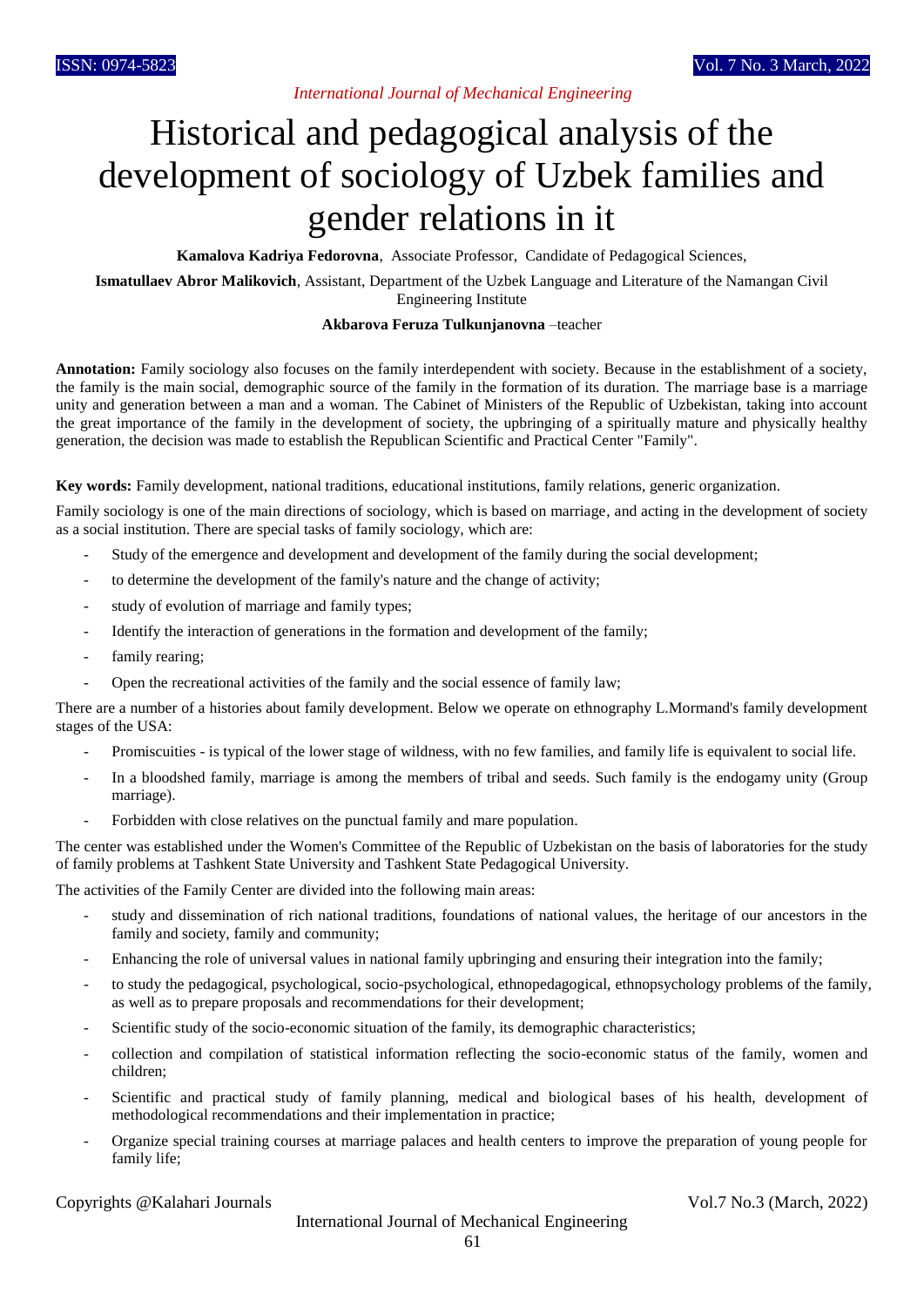- Carrying out scientific and practical work to radically increase the knowledge of family law and its protection;
- development of scientific and methodological recommendations for the protection of the legitimate rights and interests of the child in the family, the improvement of the activities of parents in improving the health of children and increasing their responsibility for preparing them for school;
- Development of effective, acceptable ways of raising a harmoniously developed generation in the family through the further development of spirituality, culture and education;
- Development of educational manuals, popular science brochures on family and community problems and their solutions;
- Establish international contacts on family and community issues.

How do they manifest Are gender stereotypes reinforced in the practice of education, educational process, one can trace the action of the so-called hidden and open gender stereotypes. The most striking example of open gender stereotypes in the school curriculum is the differentiation of students in the classroom labor education, as already mentioned in the previous topic. In that case, the orientation of girls to domestic and service work, and boys - to "male" crafts, connected, definition by A. Michel, with sexist stereotypes expressed openly, "because this educational dichotomy is tantamount to denying young people every gender in access to the same practical work". The essence of this posing the problem is not to change gender roles, reorienting boys to "feminine" and girls to "men's" classes, but to leave the right to choose classes according to work for the students themselves. Open stereotypes exist and the level of receipt special and higher education.

There are educational institutions recruiting exclusively males. These include educational institutions of "power structures", in which women are either not allowed, or their number is strictly regulated. Moreover, some so-called civilian universities have been behind the scenes for a long time practiced a gender-differentiated set of students in certain faculties. At the same time, as a rule, at the most prestigious professions were more willing to take boys. In this way, open stereotypes are fixed in the practice of education and are more or less visible. It's harder to deal with stereotypes. expressed hidden. They do not appear explicitly and are not articulated, but have a hidden effect.

The concept of "hidden curriculum" (or "hidden curriculum") plan), mentioned by us in the previous topic, allows us to consider hidden gender stereotypes present in the curriculum. As E. Yarskaya-Smirnova notes, the hidden curriculum contains three dimensions: the first is gender relations and gender stratification in the educational institution itself, the second - the content of subjects, and the third - teaching style. Gender stratification in educational institutions is clearly viewed when considering statistics on employment in education and demonstrates the unequal status of men and women. Thus, the ratio of female and male teachers in general education schools of our republic is 64.5% and 35.5% respectively, i.e., school teaching staff is formed predominantly from women. At the same time, there is an increase in the number male teachers as the status of the educational institutions. So, in secondary special educational establishments share of men is already 51.4% of the total number of teachers, and in higher education - 60.8%. At the same time, as directors and deputy directors of school's women perform only in 31.6% of cases5. And, as a rule, rectors and vice-rectors of higher educational institutions are men. Thus, such a distribution itself lays down grounds for justifying existing gender inequalities in education.

School students from the first days of training see that ordinary teachers are in the vast majority of cases women, and high-status positions are occupied mainly by men. Such a picture becomes familiar to them, and therefore in the future they are unlikely to have doubts about the fairness of unequal positions men and women in society as a whole. The Hidden Curriculum present in the content of the items. In this case, the manifestation gender stereotypes can be demonstrated by examining the content school textbooks. Carrying out gender expertise's school textbooks and children's literature was devoted to a number of studies prepared on the initiative UNESCO. Gender expertise consisted primarily in identification of gender stereotypes and manifestations of sexism in this literature in order to develop recommendations for overcoming them.

In our Republic also conducted a gender expertise of school textbooks as part of a general project to improve school textbooks. This study analyzed content elementary school textbooks and revealed the texts and illustrations of the features of representations of male and female images. For study, we used a qualitative-quantitative method of content- analysis. The quantitative analysis carried out showed that that in all analyzed textbooks the number of characters of boys and men significantly exceeds the frequency of mentioning girls and women no matter what was analyzed, text or illustrations. IN general, the male characters presented in the textbooks mentioned turned out to be one and a half times more than women. It was demonstrated that in addition to leading educational activities, images of boys and men were most often associated with the sphere of leisure, and girls and women - families.

Girls are much less likely than boys to be portrayed in games. situations, but are more often presented in situations of home life. Noticed also that the images of male characters are more varied character according to the nature of the activity, situation, attributed qualities and roles, etc., compared to mentions of female characters. These data show that in school textbooks, men are the dominant images, and more often are mentioned as models of certain actions. According to E. Yarskaya-Smirnova, "if men are the predominant characters educational texts, students are convinced that the dominance men - this is the norm, the social standard… Men's characters are more visible, active and included in those areas of life that are considered very essential for society". Even more prominently, gender stereotypes were revealed in conducting a qualitative analysis of the content of these textbooks.

With the emergence of a generic organization and its inherent dual exogamy1 in primitive society, marriage arose, that is, a special an institution that regulates relations between the sexes. At the same time, but to some other points of view, the institution

#### Copyrights @Kalahari Journals Vol.7 No.3 (March, 2022)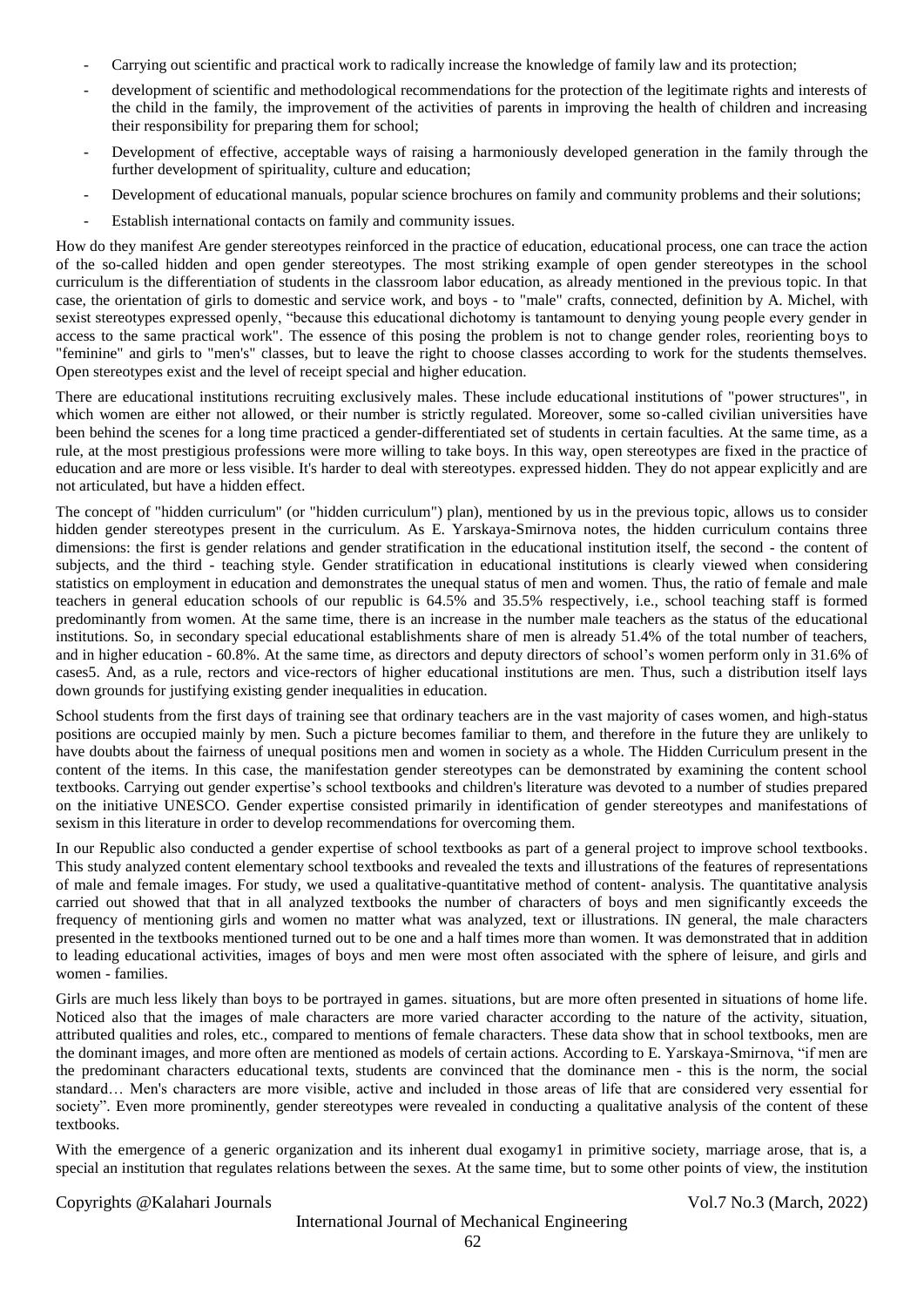of the family arose later, regulating relations between spouses and between parents and children. Ethnographic and archeological data allow highlight two points of view on the initial forms of marriage. First: original form was a group marriage, later replaced by various forms individual marriage. Another point of view: from the very beginning there was an individual marriage and an individual family.

The beginning of the first solution was laid by L. G. Morgan. He outlined five successive forms of the family: consanguineous (marriage community between all persons of one generations), punalual (the same generality with an exception from it siblings), steam room (fragile and devoid of economic basis union of two spouses), intermediate patriarchal (family with expressed by the power of the husband) and monogamous (strong connection spouses with the power of the husband as a private owner). The first two forms were based on group marriage, the rest on individual. This the scheme was accepted by F. Engels with some reservations. In the fourth edition of The Origin of the Family, Private Property and the State, he admitted the non-universality of the consanguineous family and resolutely spoke out against the universality of the Punalua family. Soon where undeniable evidence has been obtained against the existence of both consanguineous and punalual families. But private reconstructions are one thing, the general concept is another. group marriage. Some scientists continue to adhere to this concept, based on the analysis, firstly, of the most archaic systems kinship and, secondly, a number of surviving marriage and family orders.

Researchers defending the ideas of the primacy of group marriage believe that he was dislocal, i.e. spouses they settled together, but remained to live in their groups, occasionally meeting somewhere. Other scientists, supporters of the idea of the primacy of pair marriage regard it as univocal leading to join the settlement of spouses and the formation of a family by them. During the described period, polygyny was practiced, including in form of sororate marriage with several sisters, and later development with the sister of the deceased wife, and levirate cohabitation with the wife older or younger brother, and further development with his widow. Along with this, or as an alternative, polyandry existed. Often a man changed several wives throughout his life, a woman several husbands. Spouses in the process of intersexual division of labor exchanged economic activity. The family also carried out their functions in the socialization of children: care for them was shown not only by the mother, but and father. But all these functions in the paired family were still embryonic, so how the family could not imagine cell opposing community-based organization.

Men and women for the most part worked separately and used the products of their labor; while they sometimes cooperated and shared with their relatives than with relatives by marriage. property, if it already began to be inherited, also passed to the closest relatives. Common family property existed rather as an exception. At the stage of the late primitive community continued to dominate pair marriage. As before, it was easily resolvable at the request of any from the parties and was accompanied by features of group relations.

In ethnography, in the study of family relations are usually distinguished traditional and modern. First characterized by a clear hierarchy of the place and role of each family member in the structure of family relations, when the husband is the head, the owner (in three generation families - the father), who has a pre-emptive right solution to all issues of family life and indisputable authority. Per it retains leadership and control functions. Wife occupies a subordinate position, its role is mainly is reduced to housekeeping, caring for a husband, children and other members of the families.

At the same time, great importance is attached to the material and economic functions. The nature of intra-family relations here is largely determined by traditional norms defined by adap and shariah (in a Muslim context). The modern, new structure of family relations is characterized by democratization of the inner life of the family, equalization of rights and duties spouses, the distribution of roles to more egalitarian conditions, taking into account personal qualities of family members, their inclinations, load capacity outside the home and other conditions. Of great importance in such a family are values of an emotional and psychological nature. Now the actual equality of family members is observed more often in simple small families, where women are assistants and advisers, educators of children.

Without denying the presence of a new modern structure of family relations, yet we can conclude that for most families studied by uncharacteristic of the traditional form of interpersonal connections. This section uses field materials, obtained by one of the authors of this article as a result of research in rural areas of Uzbekistan, by the method of interviews and included observations. In family relationships, relationships family members with neighbors, mahallas, numerical, social and age composition of the family. economic functions, demographic and industrial nature determine complex intrafamily relations. In the following presentation, the focus is a traditional patriarchal family, mostly from rural locality, and the norms of relationships existing in it. Structure-forming elements of intra-family relations, which were used by us as variables were - distribution of family roles, including the definition of headship, the degree of participation of family members in solving various issues of family life, distribution of domestic labor, the content of the relationship between family members. How are family relationships developed? In some families, the younger children are subordinate to the older ones. Especially this is strongly manifested if the first child is a son. Older brother looks after all the other children and patronizes them outside Houses. He takes the lead on the distribution of responsibilities, gives the task younger: who and what will do the housework. Who sweeps the yard will look after the cattle, collect fruit from the trees? In the matter of a sister's marriage, the elder brother's word also has no last value.

Since boys and young men, according to tradition, allowed to be on the street more, they, of course, more often communicate with peers and know each other better not only in person, but also positive and negative qualities of character. When they come to woo a daughter, the father asks his son's opinion about this young man. Over time, when children themselves become parents, and their parents no longer alive, usually younger brother consults with elder. veneration elders are brought up in children on the example of a father honoring his elder brother and passed down from generation to generation. When a younger brother marries a son or marries a daughter, the older takes an active part in the wedding. He participates in matchmaking: names the conditions put

### Copyrights @Kalahari Journals Vol.7 No.3 (March, 2022)